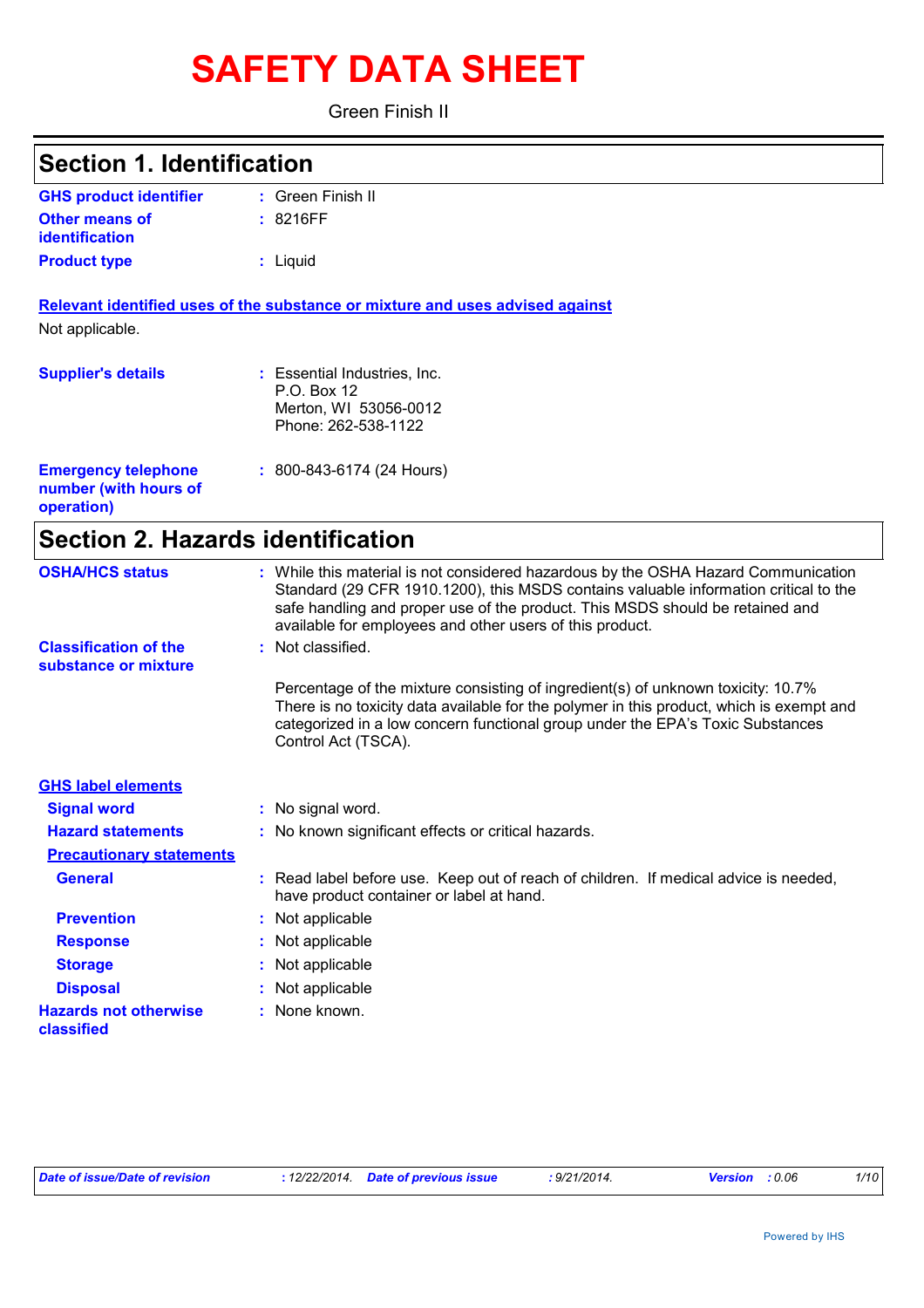### **Section 3. Composition/information on ingredients**

#### **Other means of identification Substance/mixture**

**:** Mixture

**:** Not available

#### **CAS number/other identifiers**

| <b>CAS</b> number   | : Not applicable |
|---------------------|------------------|
| <b>Product code</b> | : 8216FF         |

| <b>Ingredient name</b>        | $\frac{9}{6}$ | <b>CAS number</b> |
|-------------------------------|---------------|-------------------|
| $ 2-(2-ethoxyethoxy)$ ethanol | ገ _ ካ         | 111-90-0          |
| tris(2-butoxyethyl) phosphate | 1 - 5         | 78-51-3           |

Any concentration shown as a range is to protect confidentiality or is due to batch variation.

**There are no additional ingredients present which, within the current knowledge of the supplier and in the concentrations applicable, are classified as hazardous to health or the environment and hence require reporting in this section.**

**Occupational exposure limits, if available, are listed in Section 8.**

### **Section 4. First aid measures**

#### Wash out mouth with water. Remove victim to fresh air and keep at rest in a position comfortable for breathing. If material has been swallowed and the exposed person is conscious, give small quantities of water to drink. Do not induce vomiting unless directed to do so by medical personnel. Get medical attention if symptoms occur. **:** Immediately flush eyes with plenty of water, occasionally lifting the upper and lower eyelids. Check for and remove any contact lenses. Get medical attention if irritation occurs. Flush contaminated skin with plenty of water. Remove contaminated clothing and **:** shoes. Get medical attention if symptoms occur. Remove victim to fresh air and keep at rest in a position comfortable for breathing. Get **:** medical attention if symptoms occur. **Eye contact Skin contact Inhalation Ingestion : Description of necessary first aid measures**

#### **Most important symptoms/effects, acute and delayed**

| <b>Potential acute health effects</b>                                                                                                                       |                                                                                                    |  |  |  |
|-------------------------------------------------------------------------------------------------------------------------------------------------------------|----------------------------------------------------------------------------------------------------|--|--|--|
| <b>Eye contact</b>                                                                                                                                          | : No known significant effects or critical hazards.                                                |  |  |  |
| <b>Inhalation</b>                                                                                                                                           | : No known significant effects or critical hazards.                                                |  |  |  |
| <b>Skin contact</b>                                                                                                                                         | : No known significant effects or critical hazards.                                                |  |  |  |
| <b>Ingestion</b>                                                                                                                                            | : No known significant effects or critical hazards.                                                |  |  |  |
| <b>Over-exposure signs/symptoms</b>                                                                                                                         |                                                                                                    |  |  |  |
| Eye contact                                                                                                                                                 | : No specific data.                                                                                |  |  |  |
| <b>Inhalation</b>                                                                                                                                           | : No specific data.                                                                                |  |  |  |
| <b>Skin contact</b>                                                                                                                                         | : No specific data.                                                                                |  |  |  |
| <b>Ingestion</b>                                                                                                                                            | : No specific data.                                                                                |  |  |  |
|                                                                                                                                                             | Indication of immediate medical attention and special treatment needed, if necessary               |  |  |  |
| <b>Notes to physician</b><br>: Treat symptomatically. Contact poison treatment specialist immediately if large<br>quantities have been ingested or inhaled. |                                                                                                    |  |  |  |
| <b>Specific treatments</b>                                                                                                                                  | : No specific treatment.                                                                           |  |  |  |
| <b>Protection of first-aiders</b>                                                                                                                           | : No action shall be taken involving any personal risk or without suitable training.               |  |  |  |
| <b>Date of issue/Date of revision</b>                                                                                                                       | : 9/21/2014.<br>2/10<br>: 12/22/2014.<br><b>Date of previous issue</b><br>: 0.06<br><b>Version</b> |  |  |  |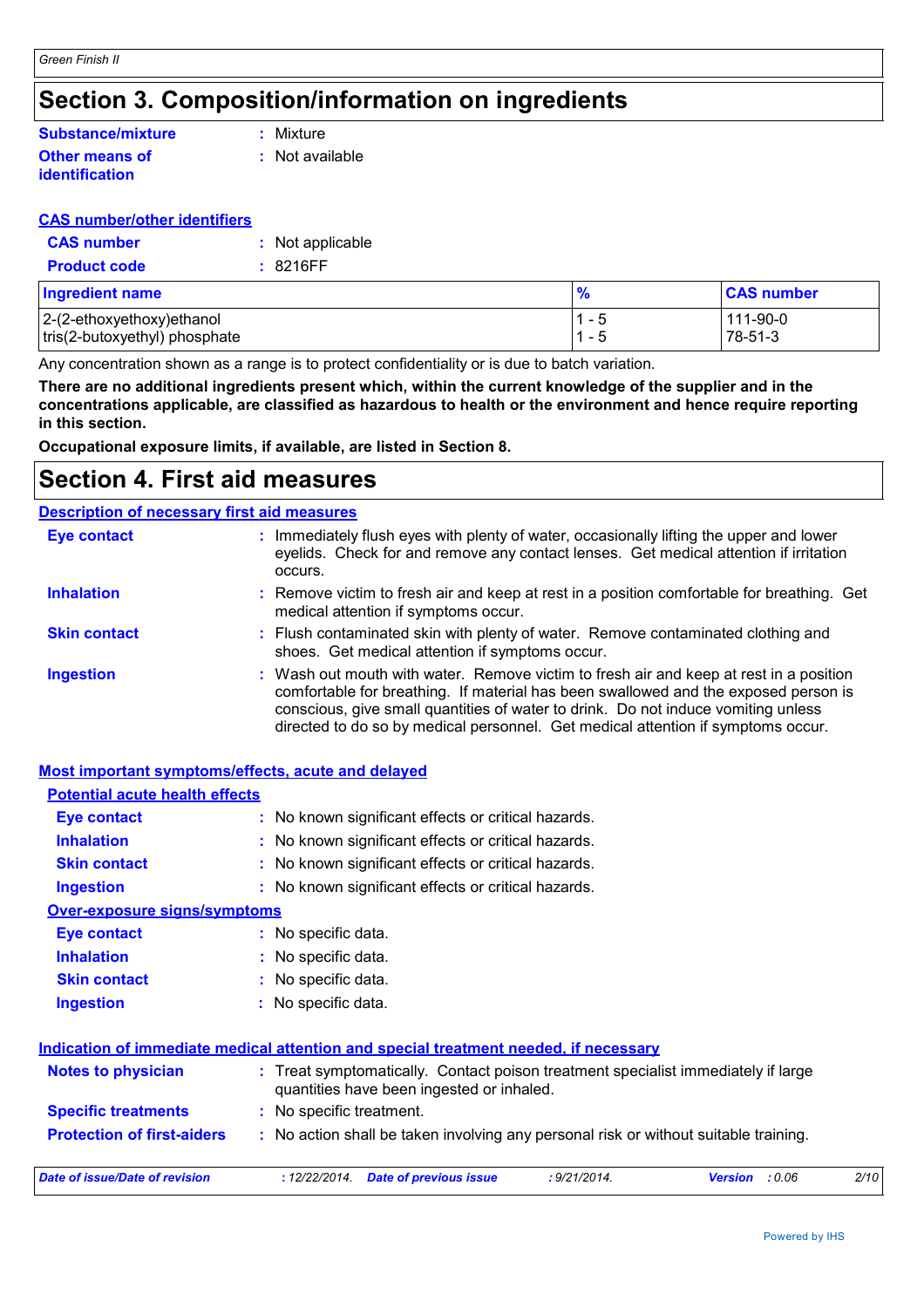### **Section 4. First aid measures**

**See toxicological information (Section 11)**

### **Section 5. Fire-fighting measures**

| <b>Extinguishing media</b>                               |                                                                                                                                                                                                     |
|----------------------------------------------------------|-----------------------------------------------------------------------------------------------------------------------------------------------------------------------------------------------------|
| <b>Suitable extinguishing</b><br>media                   | : Use an extinguishing agent suitable for the surrounding fire.                                                                                                                                     |
| <b>Unsuitable extinguishing</b><br>media                 | : None known.                                                                                                                                                                                       |
| <b>Specific hazards arising</b><br>from the chemical     | : In a fire or if heated, a pressure increase will occur and the container may burst.                                                                                                               |
| <b>Hazardous thermal</b><br>decomposition products       | Decomposition products may include the following materials:<br>carbon dioxide<br>carbon monoxide<br>phosphorus oxides                                                                               |
| <b>Special protective actions</b><br>for fire-fighters   | : Promptly isolate the scene by removing all persons from the vicinity of the incident if<br>there is a fire. No action shall be taken involving any personal risk or without suitable<br>training. |
| <b>Special protective</b><br>equipment for fire-fighters | Fire-fighters should wear appropriate protective equipment and self-contained breathing<br>apparatus (SCBA) with a full face-piece operated in positive pressure mode.                              |

### **Section 6. Accidental release measures**

|                                                              | <b>Personal precautions, protective equipment and emergency procedures</b>                                                                                                                                                                                                                                                                                                                                                                                                                                                                                                               |
|--------------------------------------------------------------|------------------------------------------------------------------------------------------------------------------------------------------------------------------------------------------------------------------------------------------------------------------------------------------------------------------------------------------------------------------------------------------------------------------------------------------------------------------------------------------------------------------------------------------------------------------------------------------|
| For non-emergency<br>personnel                               | : No action shall be taken involving any personal risk or without suitable training.<br>Evacuate surrounding areas. Keep unnecessary and unprotected personnel from<br>entering. Do not touch or walk through spilled material. Put on appropriate personal<br>protective equipment.                                                                                                                                                                                                                                                                                                     |
| For emergency responders :                                   | If specialised clothing is required to deal with the spillage, take note of any information<br>in Section 8 on suitable and unsuitable materials. See also the information in "For non-<br>emergency personnel".                                                                                                                                                                                                                                                                                                                                                                         |
| <b>Environmental precautions</b>                             | : Avoid dispersal of spilled material and runoff and contact with soil, waterways, drains<br>and sewers. Inform the relevant authorities if the product has caused environmental<br>pollution (sewers, waterways, soil or air).                                                                                                                                                                                                                                                                                                                                                          |
| <b>Methods and materials for containment and cleaning up</b> |                                                                                                                                                                                                                                                                                                                                                                                                                                                                                                                                                                                          |
| <b>Small spill</b>                                           | : Stop leak if without risk. Move containers from spill area. Dilute with water and mop up<br>if water-soluble. Alternatively, or if water-insoluble, absorb with an inert dry material and<br>place in an appropriate waste disposal container. Dispose of via a licensed waste<br>disposal contractor.                                                                                                                                                                                                                                                                                 |
| <b>Large spill</b>                                           | Stop leak if without risk. Move containers from spill area. Prevent entry into sewers,<br>water courses, basements or confined areas. Wash spillages into an effluent treatment<br>plant or proceed as follows. Contain and collect spillage with non-combustible,<br>absorbent material e.g. sand, earth, vermiculite or diatomaceous earth and place in<br>container for disposal according to local regulations (see Section 13). Dispose of via a<br>licensed waste disposal contractor. Note: see Section 1 for emergency contact<br>information and Section 13 for waste disposal. |

| Date of issue/Date of revision | : 12/22/2014. Date of previous issue | : 9/21/2014. | <b>Version</b> : 0.06 | 3/10 |
|--------------------------------|--------------------------------------|--------------|-----------------------|------|
|--------------------------------|--------------------------------------|--------------|-----------------------|------|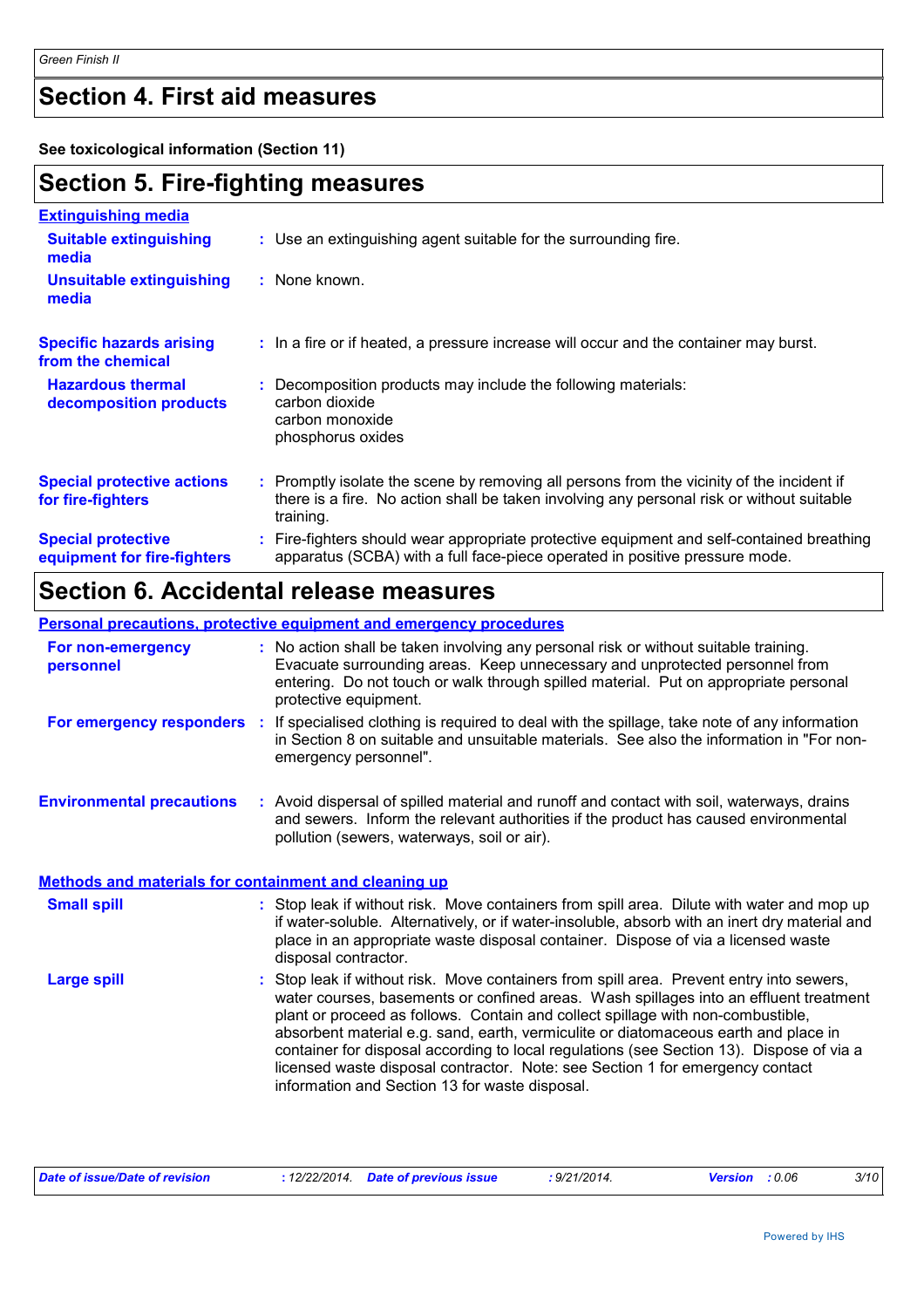### **Section 7. Handling and storage**

| <b>Precautions for safe handling</b>                                             |                                                                                                                                                                                                                                                                                                                                                                                                                                                                                              |
|----------------------------------------------------------------------------------|----------------------------------------------------------------------------------------------------------------------------------------------------------------------------------------------------------------------------------------------------------------------------------------------------------------------------------------------------------------------------------------------------------------------------------------------------------------------------------------------|
| <b>Protective measures</b>                                                       | : Put on appropriate personal protective equipment (see Section 8).                                                                                                                                                                                                                                                                                                                                                                                                                          |
| <b>Advice on general</b><br>occupational hygiene                                 | : Eating, drinking and smoking should be prohibited in areas where this material is<br>handled, stored and processed. Workers should wash hands and face before eating,<br>drinking and smoking. Remove contaminated clothing and protective equipment before<br>entering eating areas. See also Section 8 for additional information on hygiene<br>measures.                                                                                                                                |
| <b>Conditions for safe storage,</b><br>including any<br><b>incompatibilities</b> | : Store in accordance with local regulations. Store in original container protected from<br>direct sunlight in a dry, cool and well-ventilated area, away from incompatible materials<br>and food and drink. Keep container tightly closed and sealed until ready for use.<br>Containers that have been opened must be carefully resealed and kept upright to<br>prevent leakage. Do not store in unlabeled containers. Use appropriate containment to<br>avoid environmental contamination. |

### **Section 8. Exposure controls/personal protection**

#### **Control parameters**

#### **Occupational exposure limits**

| <b>Ingredient name</b>        | <b>Exposure limits</b>                     |
|-------------------------------|--------------------------------------------|
| $ 2-(2-ethoxyethoxy)e$ thanol | <b>AIHA WEEL (United States, 10/2011).</b> |
|                               | TWA: 25 ppm 8 hours.                       |

| <b>Appropriate engineering</b><br><b>controls</b> | : Good general ventilation should be sufficient to control worker exposure to airborne<br>contaminants. |
|---------------------------------------------------|---------------------------------------------------------------------------------------------------------|
| <b>Environmental exposure</b>                     | : Emissions from ventilation or work process equipment should be checked to ensure                      |

**controls** they comply with the requirements of environmental protection legislation. In some cases, fume scrubbers, filters or engineering modifications to the process equipment will be necessary to reduce emissions to acceptable levels.

#### **Individual protection measures**

| <b>Hygiene measures</b>      | : Wash hands, forearms and face thoroughly after handling chemical products, before<br>eating, smoking and using the lavatory and at the end of the working period.<br>Appropriate techniques should be used to remove potentially contaminated clothing.<br>Wash contaminated clothing before reusing. Ensure that eyewash stations and safety<br>showers are close to the workstation location. |
|------------------------------|---------------------------------------------------------------------------------------------------------------------------------------------------------------------------------------------------------------------------------------------------------------------------------------------------------------------------------------------------------------------------------------------------|
| <b>Eye/face protection</b>   | : Safety eyewear complying with an approved standard should be used when a risk<br>assessment indicates this is necessary to avoid exposure to liquid splashes, mists,<br>gases or dusts. If contact is possible, the following protection should be worn, unless<br>the assessment indicates a higher degree of protection: safety glasses with side-<br>shields.                                |
| <b>Skin protection</b>       |                                                                                                                                                                                                                                                                                                                                                                                                   |
| <b>Hand protection</b>       | : Chemical-resistant, impervious gloves complying with an approved standard should be<br>worn at all times when handling chemical products if a risk assessment indicates this is<br>necessary.                                                                                                                                                                                                   |
| <b>Body protection</b>       | : Personal protective equipment for the body should be selected based on the task being<br>performed and the risks involved and should be approved by a specialist before<br>handling this product.                                                                                                                                                                                               |
| <b>Other skin protection</b> | : Appropriate footwear and any additional skin protection measures should be selected<br>based on the task being performed and the risks involved and should be approved by a<br>specialist before handling this product.                                                                                                                                                                         |

| Date of issue/Date of revision | : 12/22/2014. Date of previous issue | : 9/21/2014. | <b>Version</b> : 0.06 | 4/10 |
|--------------------------------|--------------------------------------|--------------|-----------------------|------|
|--------------------------------|--------------------------------------|--------------|-----------------------|------|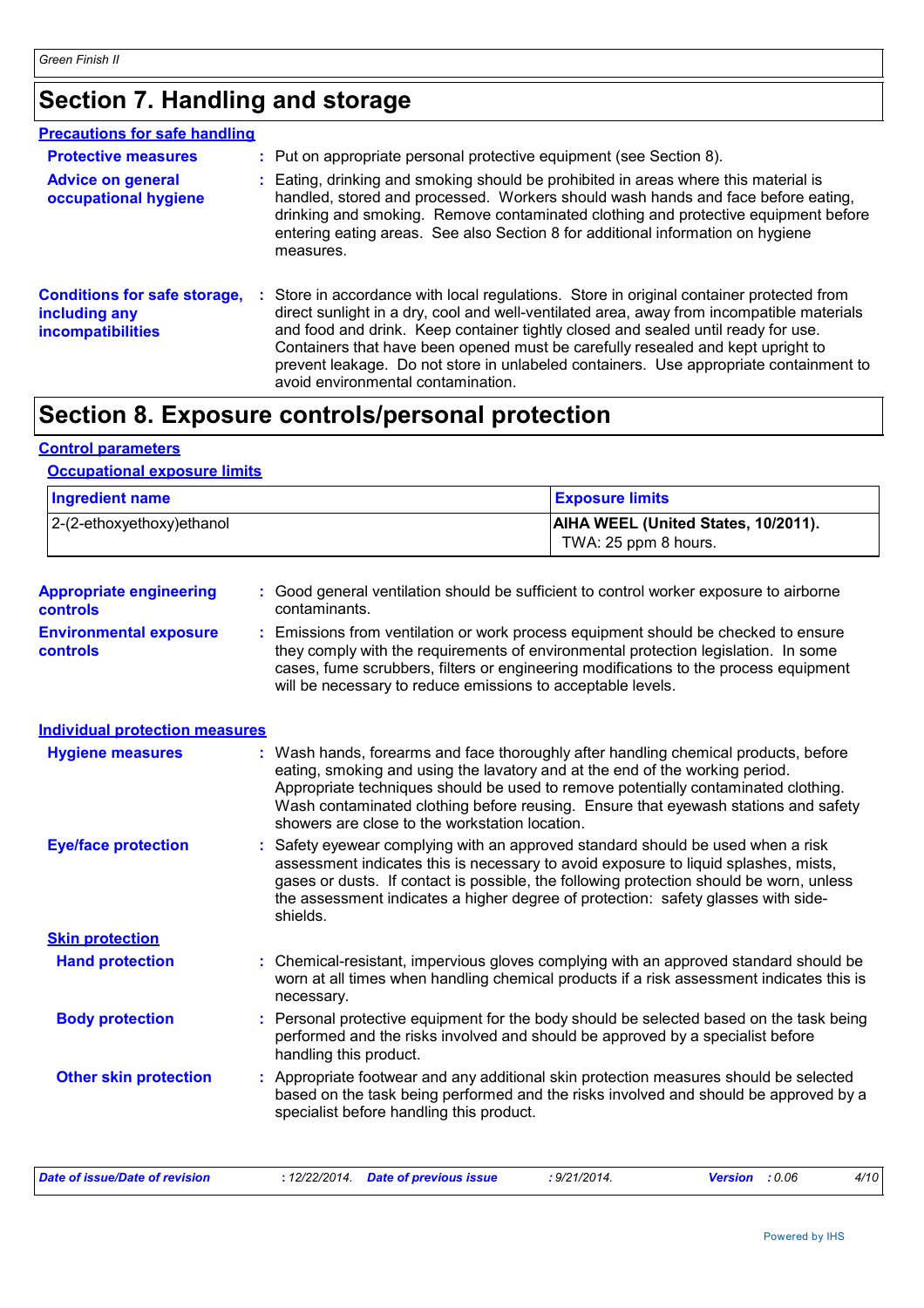### **Section 8. Exposure controls/personal protection**

|  | <b>Respiratory protection</b> |
|--|-------------------------------|

**Respiratory protection** : Use a properly fitted, air-purifying or air-fed respirator complying with an approved standard if a risk assessment indicates this is necessary. Respirator selection must be based on known or anticipated exposure levels, the hazards of the product and the safe working limits of the selected respirator.

## **Section 9. Physical and chemical properties**

| <b>Appearance</b>                                 |                                                                                                                                                 |  |
|---------------------------------------------------|-------------------------------------------------------------------------------------------------------------------------------------------------|--|
| <b>Physical state</b>                             | : Liquid                                                                                                                                        |  |
| <b>Color</b>                                      | Milky White (No dye added)                                                                                                                      |  |
| Odor                                              | Bland (No dye added)                                                                                                                            |  |
| <b>Odor threshold</b>                             | : Not available                                                                                                                                 |  |
| pH                                                | : 7.5                                                                                                                                           |  |
| <b>Melting point</b>                              | : $0^{\circ}$ C (32 $^{\circ}$ F)                                                                                                               |  |
| <b>Boiling point</b>                              | : $100^{\circ}$ C (212 $^{\circ}$ F)                                                                                                            |  |
| <b>Flash point</b>                                | : Closed cup: >93.334°C (>200°F)                                                                                                                |  |
| <b>Evaporation rate</b>                           | : Not available                                                                                                                                 |  |
| <b>Flammability (solid, gas)</b>                  | : Not available                                                                                                                                 |  |
| Lower and upper explosive<br>(flammable) limits   | : Not available                                                                                                                                 |  |
| <b>Vapor pressure</b>                             | $:$ <4 kPa (<30 mm Hg) [room temperature]                                                                                                       |  |
| <b>Vapor density</b>                              | : <1 [Air = 1]                                                                                                                                  |  |
| <b>Specific gravity</b>                           | : $1.02$ g/cm <sup>3</sup>                                                                                                                      |  |
| <b>Solubility</b>                                 | : Not available                                                                                                                                 |  |
| <b>Partition coefficient: n-</b><br>octanol/water | : Not available                                                                                                                                 |  |
| <b>Auto-ignition temperature</b>                  | : Not available                                                                                                                                 |  |
| <b>Viscosity</b>                                  | Not available                                                                                                                                   |  |
| <b>VOC content</b>                                | $: 1\%$                                                                                                                                         |  |
|                                                   | VOCs are calculated following the requirements under 40 CFR, Part 59, Subpart C for Consumer Products and Subpart D for Architectural Coatings. |  |

### **Section 10. Stability and reactivity**

| <b>Reactivity</b>                            | : No specific test data related to reactivity available for this product or its ingredients.              |  |
|----------------------------------------------|-----------------------------------------------------------------------------------------------------------|--|
| <b>Chemical stability</b>                    | : The product is stable.                                                                                  |  |
| <b>Possibility of hazardous</b><br>reactions | : Under normal conditions of storage and use, hazardous reactions will not occur.                         |  |
| <b>Conditions to avoid</b>                   | : No specific data.                                                                                       |  |
| <b>Incompatible materials</b>                | : No specific data.                                                                                       |  |
| <b>Hazardous decomposition</b><br>products   | : Under normal conditions of storage and use, hazardous decomposition products should<br>not be produced. |  |

|  | Date of issue/Date of revision |  | : 12/22/2014 Date of previous issue | : 9/21/2014. | <b>Version</b> : 0.06 |  | 5/10 |
|--|--------------------------------|--|-------------------------------------|--------------|-----------------------|--|------|
|--|--------------------------------|--|-------------------------------------|--------------|-----------------------|--|------|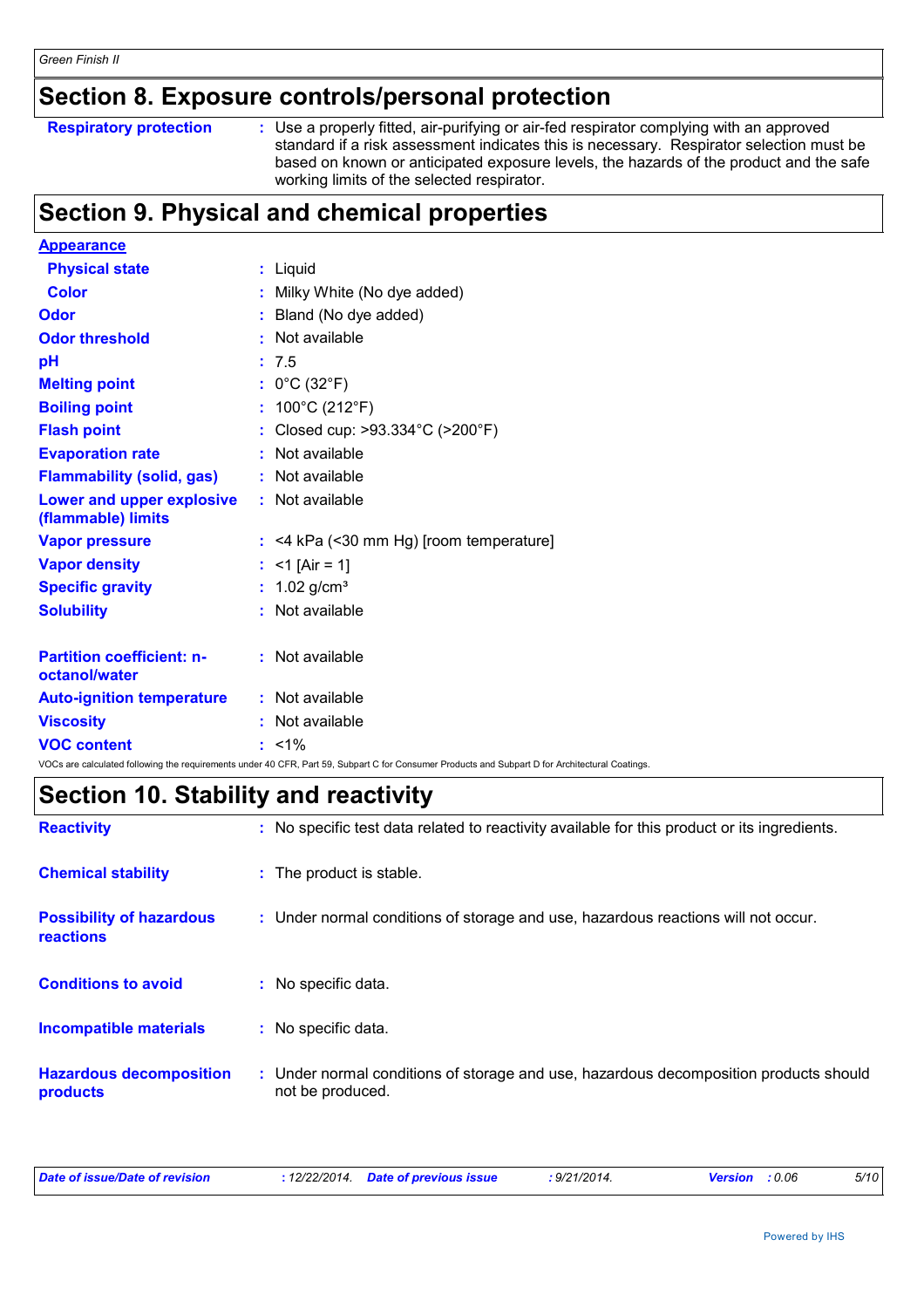### **Section 11. Toxicological information**

### **Information on toxicological effects**

### **Acute toxicity**

| <b>Product/ingredient name</b> | <b>Result</b> | <b>Species</b> | <b>Dose</b> | <b>Exposure</b> |
|--------------------------------|---------------|----------------|-------------|-----------------|
| $2-(2-ethoxyethoxy)ethanol$    | LD50 Oral     | Rat            | 7500 mg/kg  |                 |
| tris(2-butoxyethyl) phosphate  | ILD50 Oral    | Rat            | 3 g/kg      |                 |

#### **Irritation/Corrosion**

| <b>Product/ingredient name</b> | <b>Result</b>            | <b>Species</b> | <b>Score</b> | <b>Exposure</b>            | <b>Observation</b> |
|--------------------------------|--------------------------|----------------|--------------|----------------------------|--------------------|
| 2-(2-ethoxyethoxy) ethanol     | Eyes - Mild irritant     | Rabbit         |              | 125<br>milligrams          |                    |
|                                | Eyes - Moderate irritant | Rabbit         |              | 500<br>milligrams          |                    |
|                                | Skin - Mild irritant     | Rabbit         |              | 24 hours 500<br>milligrams |                    |
| tris(2-butoxyethyl) phosphate  | Eyes - Mild irritant     | Rabbit         |              | 24 hours 500<br>milligrams |                    |
|                                | Skin - Mild irritant     | Rabbit         |              | 24 hours 500<br>milligrams |                    |

#### **Sensitization**

Not available.

#### **Mutagenicity**

Not available.

**Carcinogenicity** Not available.

#### **Reproductive toxicity**

Not available.

#### **Teratogenicity**

Not available.

#### **Specific target organ toxicity (single exposure)**

Not available.

### **Specific target organ toxicity (repeated exposure)**

Not available.

#### **Aspiration hazard**

Not available.

#### **Information on the likely routes of exposure :** Not available

| <b>Potential acute health effects</b> |                                                     |
|---------------------------------------|-----------------------------------------------------|
| <b>Eye contact</b>                    | : No known significant effects or critical hazards. |
| <b>Inhalation</b>                     | : No known significant effects or critical hazards. |
| <b>Skin contact</b>                   | : No known significant effects or critical hazards. |
| <b>Ingestion</b>                      | : No known significant effects or critical hazards. |

#### **Symptoms related to the physical, chemical and toxicological characteristics**

| <b>Eve contact</b>             | No specific data.                    |              |                       |      |
|--------------------------------|--------------------------------------|--------------|-----------------------|------|
| Date of issue/Date of revision | : 12/22/2014. Date of previous issue | : 9/21/2014. | <b>Version</b> : 0.06 | 6/10 |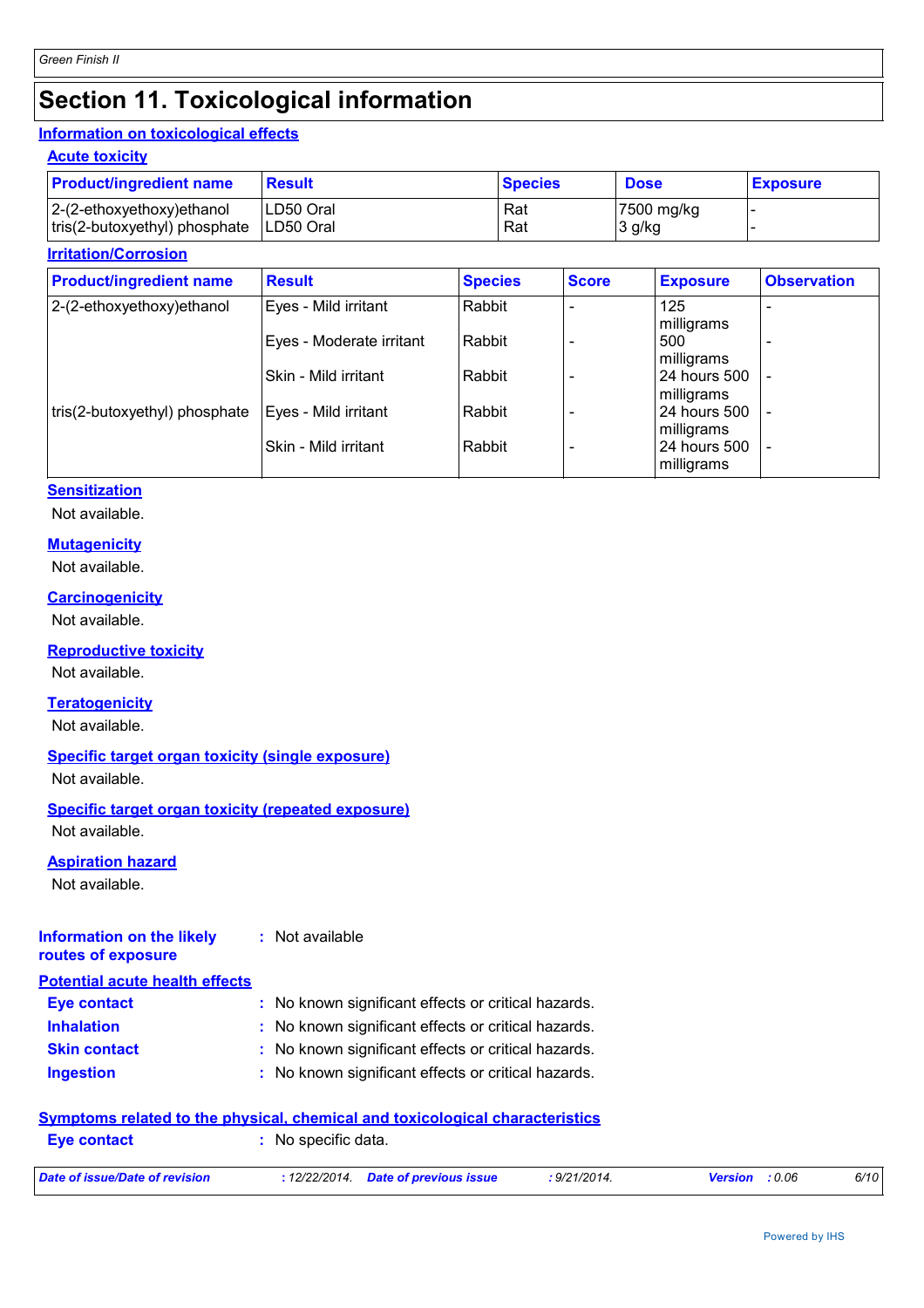## **Section 11. Toxicological information**

| <b>Inhalation</b>                                | : No specific data.                                                                      |
|--------------------------------------------------|------------------------------------------------------------------------------------------|
| <b>Skin contact</b>                              | : No specific data.                                                                      |
| <b>Ingestion</b>                                 | : No specific data.                                                                      |
|                                                  |                                                                                          |
|                                                  | Delayed and immediate effects and also chronic effects from short and long term exposure |
| <b>Short term exposure</b>                       |                                                                                          |
| <b>Potential immediate</b><br>effects            | : Not available                                                                          |
| <b>Potential delayed effects : Not available</b> |                                                                                          |
| <b>Long term exposure</b>                        |                                                                                          |
| <b>Potential immediate</b><br>effects            | : Not available                                                                          |
| <b>Potential delayed effects : Not available</b> |                                                                                          |
| <b>Potential chronic health effects</b>          |                                                                                          |
| Not available.                                   |                                                                                          |
| <b>General</b>                                   | : No known significant effects or critical hazards.                                      |
| <b>Carcinogenicity</b>                           | : No known significant effects or critical hazards.                                      |
|                                                  |                                                                                          |
| <b>Mutagenicity</b>                              | : No known significant effects or critical hazards.                                      |
| <b>Teratogenicity</b>                            | : No known significant effects or critical hazards.                                      |
| <b>Developmental effects</b>                     | : No known significant effects or critical hazards.                                      |
| <b>Fertility effects</b>                         | : No known significant effects or critical hazards.                                      |
|                                                  |                                                                                          |

## **Numerical measures of toxicity**

| <b>Acute toxicity estimates</b> |                  |  |  |  |
|---------------------------------|------------------|--|--|--|
| $\blacksquare$ Route            | <b>ATE value</b> |  |  |  |
| Oral                            | 161082.5 mg/kg   |  |  |  |

## **Section 12. Ecological information**

#### **Toxicity**

| <b>Product/ingredient name</b> | <b>Result</b>                       | <b>Species</b>             | <b>Exposure</b> |
|--------------------------------|-------------------------------------|----------------------------|-----------------|
| 2-(2-ethoxyethoxy) ethanol     | Acute LC50 3340000 µg/l Fresh water | Daphnia - Daphnia magna -  | 48 hours        |
|                                |                                     | <b>Neonate</b>             |                 |
|                                | Acute LC50 6010000 µg/l Fresh water | Fish - Ictalurus punctatus | 96 hours        |
| tris(2-butoxyethyl) phosphate  | Acute LC50 11200 µg/l Fresh water   | Fish - Pimephales promelas | l 96 hours      |

#### **Persistence and degradability**

Not available.

#### **Bioaccumulative potential**

| <b>Product/ingredient name</b> | $LoaPow$ | <b>BCF</b> | <b>Potential</b> |
|--------------------------------|----------|------------|------------------|
| $ 2-(2-ethoxyethoxy)ethanol$   | -0.54    | 5.8        | low              |
| tris(2-butoxyethyl) phosphate  | 3.75     |            | low              |

| Date of issue/Date of revision | 12/22/2014. | <b>Date of previous issue</b> | 9/21/2014 | : 0.06<br><b>Version</b> | 7/10 |
|--------------------------------|-------------|-------------------------------|-----------|--------------------------|------|
|                                |             |                               |           |                          |      |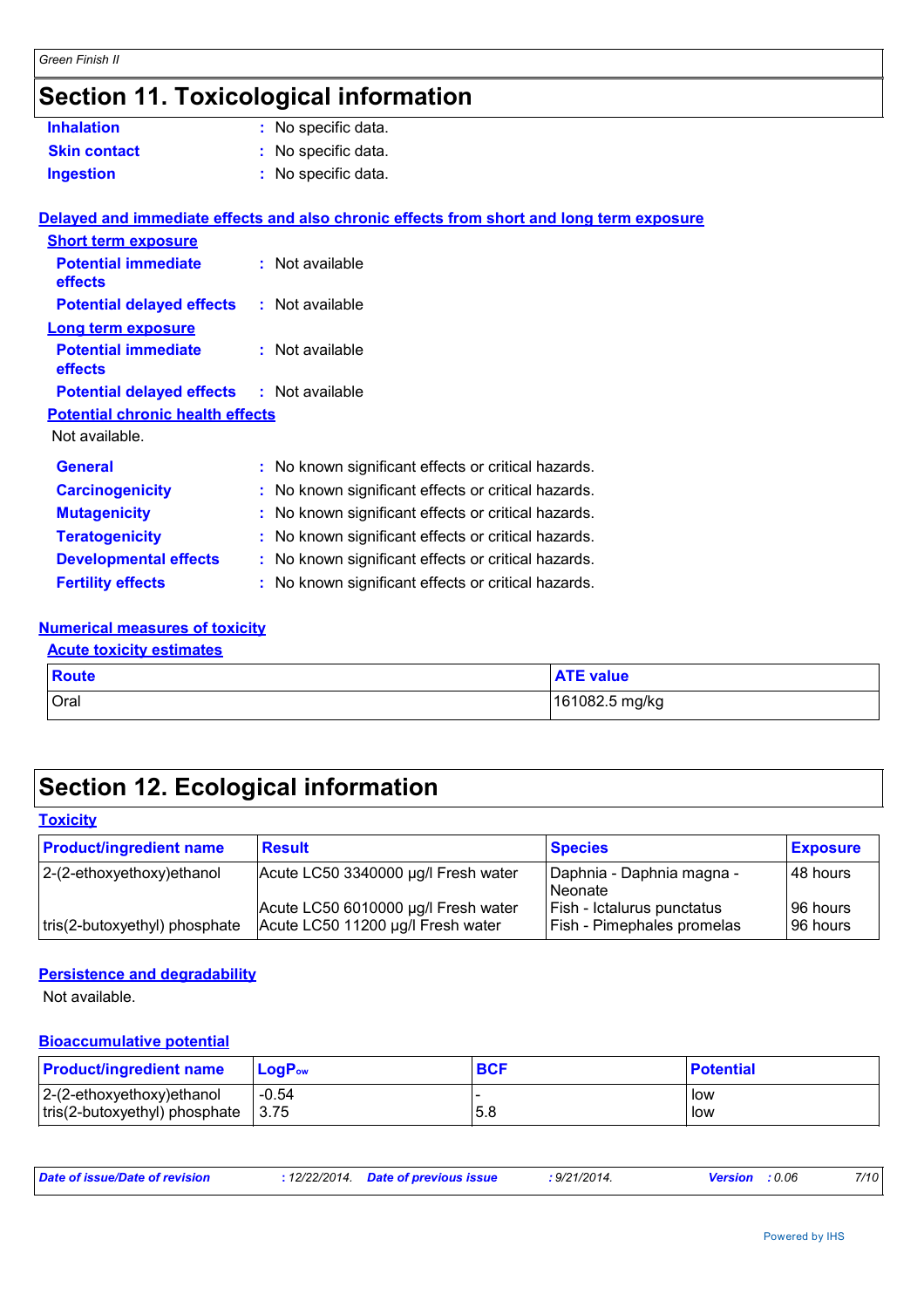### **Section 12. Ecological information**

#### **Mobility in soil**

| <b>Soil/water partition</b> |  |
|-----------------------------|--|
| <b>coefficient (Koc)</b>    |  |

**:** Not available

**Other adverse effects :** No known significant effects or critical hazards.

### **Section 13. Disposal considerations**

The generation of waste should be avoided or minimized wherever possible. Disposal of this product, solutions and any by-products should at all times comply with the requirements of environmental protection and waste disposal legislation and any regional local authority requirements. Dispose of surplus and non-recyclable products via a licensed waste disposal contractor. Waste should not be disposed of untreated to the sewer unless fully compliant with the requirements of all authorities with jurisdiction. Waste packaging should be recycled. Incineration or landfill should only be considered when recycling is not feasible. This material and its container must be disposed of in a safe way. Empty containers or liners may retain some product residues. Avoid dispersal of spilled material and runoff and contact with soil, waterways, drains and sewers. **Disposal methods :**

### **Section 14. Transport information**

|                                      | <b>DOT Classification</b> | <b>IMDG</b>   | <b>IATA</b>              |
|--------------------------------------|---------------------------|---------------|--------------------------|
| <b>UN number</b>                     | Not regulated             | Not regulated | Not regulated            |
| <b>UN proper shipping</b><br>name    | $\overline{\phantom{a}}$  |               |                          |
| <b>Transport hazard</b><br>class(es) | $\overline{\phantom{a}}$  |               | $\overline{\phantom{0}}$ |
| <b>Packing group</b>                 | $\overline{\phantom{a}}$  |               | -                        |
| Environmental<br>hazards             | No.                       | No.           | No.                      |
| <b>Additional</b><br>information     | $\overline{\phantom{a}}$  |               |                          |

**Special precautions for user : Transport within user's premises: always transport in closed containers that are** upright and secure. Ensure that persons transporting the product know what to do in the event of an accident or spillage.

**Transport in bulk according :** Not available. **to Annex II of MARPOL 73/78 and the IBC Code**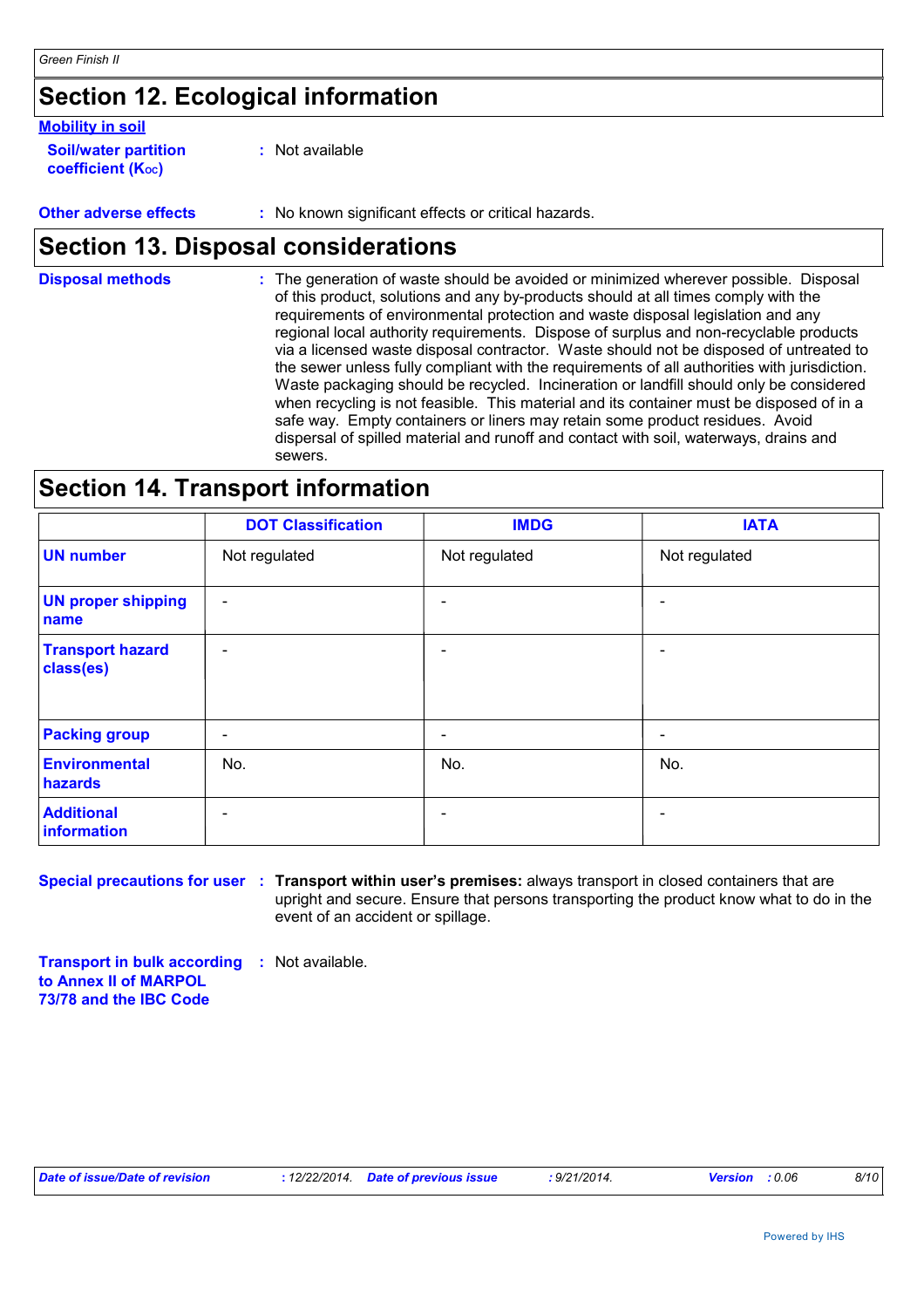### **Section 15. Regulatory information**

**U.S. Federal regulations :**

**United States inventory (TSCA 8b)**: All components are listed or exempted.

#### **Clean Air Act Section 112 :** Listed

### **(b) Hazardous Air**

**Pollutants (HAPs)**

### **SARA 311/312**

**Classification :** Not applicable

#### **Composition/information on ingredients**

| <b>Name</b>                   | $\frac{9}{6}$ | <b>Fire</b>     | <b>Sudden</b><br><b>hazard release of</b><br><b>pressure</b> | <b>Reactive</b> | Immediate<br>(acute)<br>health<br>hazard | <b>Delayed</b><br>(chronic)<br>health<br>hazard |
|-------------------------------|---------------|-----------------|--------------------------------------------------------------|-----------------|------------------------------------------|-------------------------------------------------|
| 2-(2-ethoxyethoxy) ethanol    | - 5           | IN <sub>o</sub> | No.                                                          | IN <sub>o</sub> | Yes.                                     | No.                                             |
| tris(2-butoxyethyl) phosphate | $-5$          | No.             | No.                                                          | No.             | Yes.                                     | No.                                             |

#### **SARA 313**

|                                           | <b>Product name</b>       | <b>CAS number</b> |     |
|-------------------------------------------|---------------------------|-------------------|-----|
| <b>Form R - Reporting</b><br>requirements | 2-(2-ethoxyethoxy)ethanol | $111-90-0$        | 2.9 |

SARA 313 notifications must not be detached from the SDS and any copying and redistribution of the SDS shall include copying and redistribution of the notice attached to copies of the SDS subsequently redistributed.

#### **State regulations**

**International regulations**

**Canada inventory :** All components are listed or exempted.

### **Section 16. Other information**

#### **Hazardous Material Information System (U.S.A.)**



**Caution: HMIS® ratings are based on a 0-4 rating scale, with 0 representing minimal hazards or risks, and 4 representing significant hazards or risks Although HMIS® ratings are not required on SDSs under 29 CFR 1910. 1200, the preparer may choose to provide them. HMIS® ratings are to be used with a fully implemented HMIS® program. HMIS® is a registered mark of the National Paint & Coatings Association (NPCA). HMIS® materials may be purchased exclusively from J. J. Keller (800) 327-6868.**

**The customer is responsible for determining the PPE code for this material.**

**National Fire Protection Association (U.S.A.)**



**Reprinted with permission from NFPA 704-2001, Identification of the Hazards of Materials for Emergency Response Copyright ©1997, National Fire Protection Association, Quincy, MA 02269. This reprinted material is not the complete and official position of the National Fire Protection Association, on the referenced subject which is represented only by the standard in its entirety.**

| : 12/22/2014. Date of previous issue | Date of issue/Date of revision |  |  | .9/21/2014. | : 0.06<br><b>Version</b> | 9/10 |
|--------------------------------------|--------------------------------|--|--|-------------|--------------------------|------|
|--------------------------------------|--------------------------------|--|--|-------------|--------------------------|------|